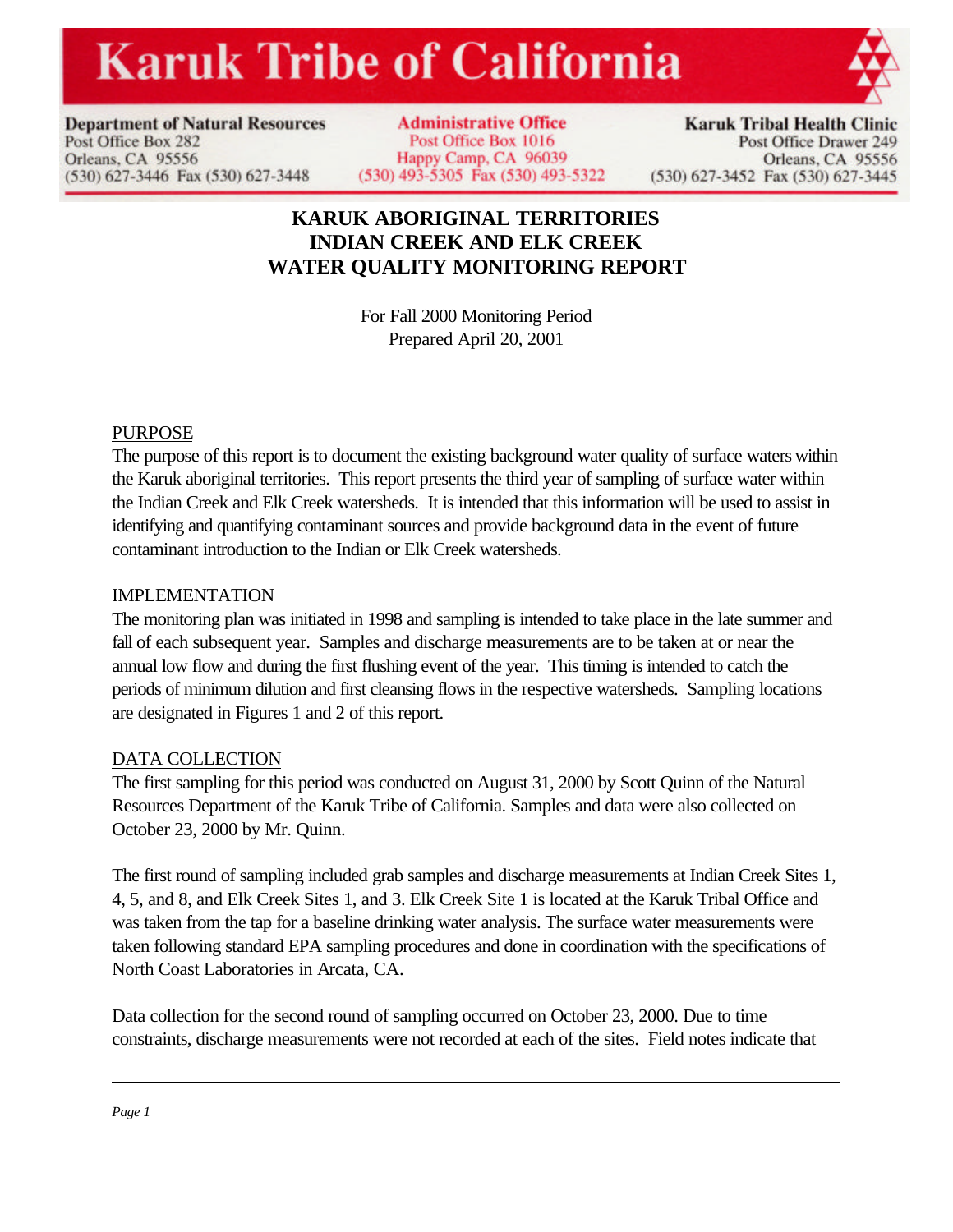the Dissolved Oxygen (D.O.) meter was not operating properly at this time, and D.O. was not measured.

In order to make comparisons between baseline levels existing in the creeks and potential contamination sources within the watershed, it is important to sample during low flows and during the first major precipitation event. A rainfall summary for August 1 to October 31, 2000 can be found in Figure 3. This figure illustrates cumulative rainfall and daily totals at the Orleans gage as reported by the California Department of Water Resources Data Exchange Center. For the 2000 season, the first significant rainfall occurred between September 1 and September 3. The first sampling event occurred on August 31 and should represent an accurate low flow baseline concentration. According to these records 2,04 inches of rain fell between sampling events.

#### DATA ANALYSIS

The data for this season is tabulated in two appendices: Appendix A- Indian Creek Data and, Appendix B- Elk Creek Data. A surface water sample was collected at Elk Creek Site 3 in accordance with the monitoring plan. A separate sample was taken from the tap at the Tribal Administrative Office in Happy Camp, and was evaluated using California State Drinking Water Standards.

Two approaches to analyzing the data are presented here, spatial and sequential. Spatial analysis examines patterns as they relate to the location of the sample site in relation to the watershed as a whole. Spatial comparison is useful to identify point sources that show an increase in concentration, and often tapers off downstream. Samples to be compared spatially must be collected on or very near the same day. This is to attempt to assure that there are minimal changes in the sampling conditions and that the values being compared are actually taken under the same set of circumstances. Discharge measurements are critical in determining how the constituent concentrations at different sites relate to one another and where the various influences intersect the stream system.

Sequential sampling looks at the concentration at a site through time. These temporal relationships are not as clear since sampling only occurs twice in a year and seasonal conditions can vary greatly. For this report, 1998, 1999 and 2000 data sets will be compared.

## INDIAN CREEK SAMPLING RESULTS

The Indian Creek Sampling results indicate several possible relations with regard to watershed position. Sample Site 8 represents the upper most sampling location, while Site 1 is furthest downstream as shown in Figure 1.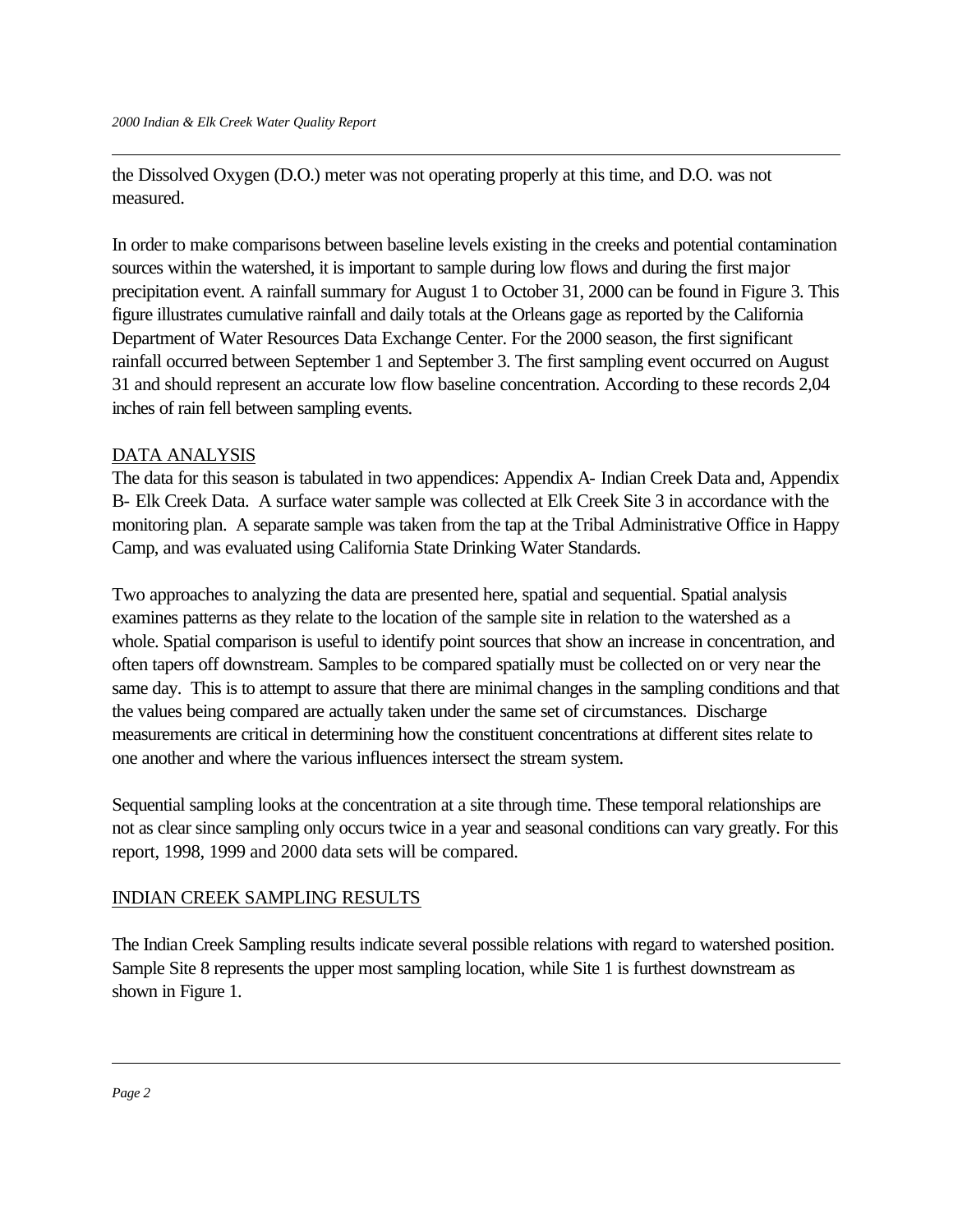#### **Discharge**

The flow measurements at the Indian Creek sites are notably low. The Water Year 2000 (WY 2000) precipitation totals for Northern California are lower than normal and flows in most rivers and creeks reflect this. Lower flows likely influence the water quality data presented in this report. Temperatures will tend to be higher due to a lack of cold water inputs and deep pools. Concentrations of water quality parameters may appear higher when compared to other years due to the lack of dilution. Conversely, when significant and prolonged rainfall does not occur, transport of chemicals and minerals may be reduced. Sampling during the first flush derives its importance from the rapid movement of soils and chemicals accumulated in the watershed compared to the baseline levels found at the end of the dry season. Pollutants and minerals may be accumulating across the landscape and may not have had sufficient transport to the creek even by the time the first flush occurs. Flows in Indian Creek at the time of WY 2000 sampling ranged from 17.4 (Site IC-08) to 35.6 (Site IC-01) cfs, with only a slight increase from the first to second sampling events.

#### **Water Temperature**

Water Temperature measurements were collected at the time of sampling. The Karuk Tribal Office of Natural Resources has proposed a one day maximum acceptable level of  $24 \degree C$  and a seven day consecutive maximum level of 16°C. During sampling in August of 2000 the water temperature at the Indian Creek sites ranged from 15 to 18 °C. While this data cannot verify a temperature that exceeds the 7 day maximum, it is likely that water temperatures were consistently high due to the lack of flow in the creeks.

#### **Iron, Aluminum, and Manganese**

Data from 1998 indicated high levels of aluminum (1400 ug/l), iron (6400 ug/l), and manganese (200 ug/l) at Site 5 (see appendix A). These concentrations exceeded the Maximum Contaminant Level (MCL) which are 100 ug/l, 300 ug/l, and 50 ug/l respectively. In 1999 the concentrations were reduced, but still exceeded the MCL for Iron.

The 2000 data suggest a trend of reduced concentrations of iron, aluminum and manganese. Aluminum was not detected above the method detection level during either sampling event. The highest detection for manganese was 1.2 ug/l measured at Site 5. The highest concentration of iron was also measured at Site 5 (39 mg/l). While iron and manganese did not exceed the MCL in any samples, an increase in concentration is visible at Site 5 in relation to the upstream Site 8. This suggests a source between the two sites or possibly along the South Fork of Indian Creek. Although concentrations of Iron and Manganese were detected in Indian Creek they are well below the MCLs and are significantly lower than the previous years. Iron concentrations for the study period are illustrated in Figure 4, note that a logarithmic scale is used because of the large variation in values.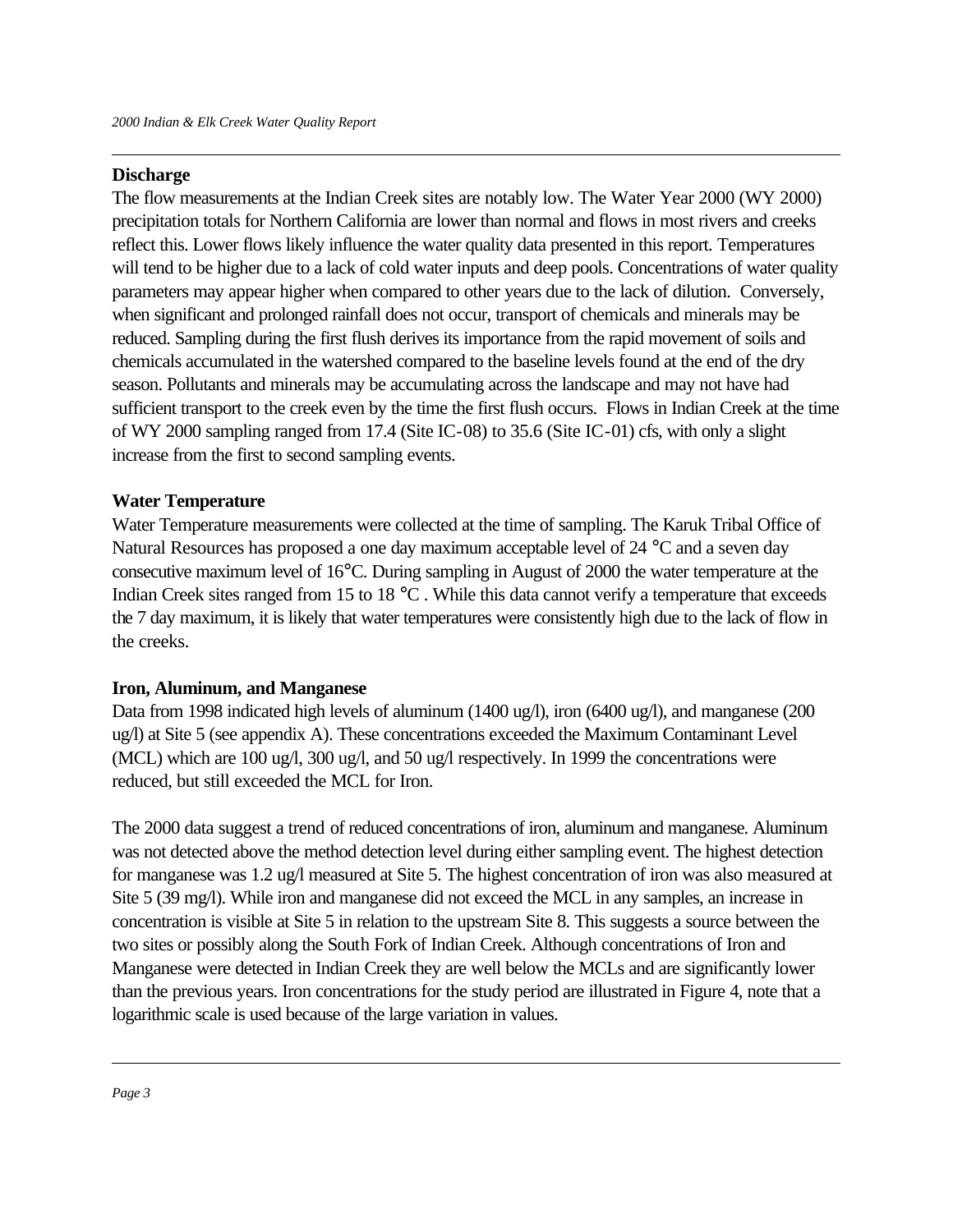#### **Alkalinity**

Alkalinity is the capacity of water to neutralize acid. The drop in alkalinity and pH at Site 5 is may be a reflection of the increase in cations (acids) appearing in the form of inorganic chemicals like iron, and manganese.

#### **Hardness**

Hardness in water can be represented as the sum of calcium and magnesium concentrations. Water with hardness values less than 75 mg/l CaCO3 are considered 'soft' and values greater than150 mg/l CaCO3 are considered 'hard'. Measurements of hardness for Indian Creek range from 74-85 mg/l CaCO3 which exceeds the MCL (60 mg/l CaCO3). However these concentrations are not alarming for surface waters and in general occur naturally as water contacts mineral or salt deposits within the watershed.

#### **Mercury, Arsenic, Cyanide, Silver and Copper**

The Fall 1998 report notes the observation of a high concentration of mercury (2.4 ug/l) from Site 8. No further detection of mercury was found indicating the observation may have been an isolated incident. During the 2000 sampling, mercury, arsenic, cyanide and silver were not detected at any of the sites above the detection levels. A low concentration of copper (7.9 mg/l) was detected at Site 1, which draws some attention since it was detected only one other time in the sample set (Site IC-05, 1998).

## ELK CREEK

Sampling of Elk Creek for the Fall 2000 season occurred at two locations, Site 1 and Site 3. Site 3 is located just upstream of the confluence with the East Fork Elk Creek, and Site 1 was sampled from the tap at the Karuk Tribal Office in Happy Camp.

The Site 1 water sample is useful for the evaluation of the treatment process, as Elk Creek is the drinking water source for the town of Happy Camp. Data for Site 1 is located in Appendix B, and is listed with MCL's that reflect state drinking water standards.

None of constituents that were sampled from Elk Creek in 2000 exceed the Maximum Contaminant Level. High concentrations of iron (790 ug/l, 160 ug/l,) and aluminum (1100 ug/l, 240 ug/l) were detected at Site 2 and 3 respectively in 1999. In 1998, a high concentration of aluminum (240 ug/l) was detected at Site 3.

For the WY 2000 sampling, concentrations of aluminum and iron were below the methos detection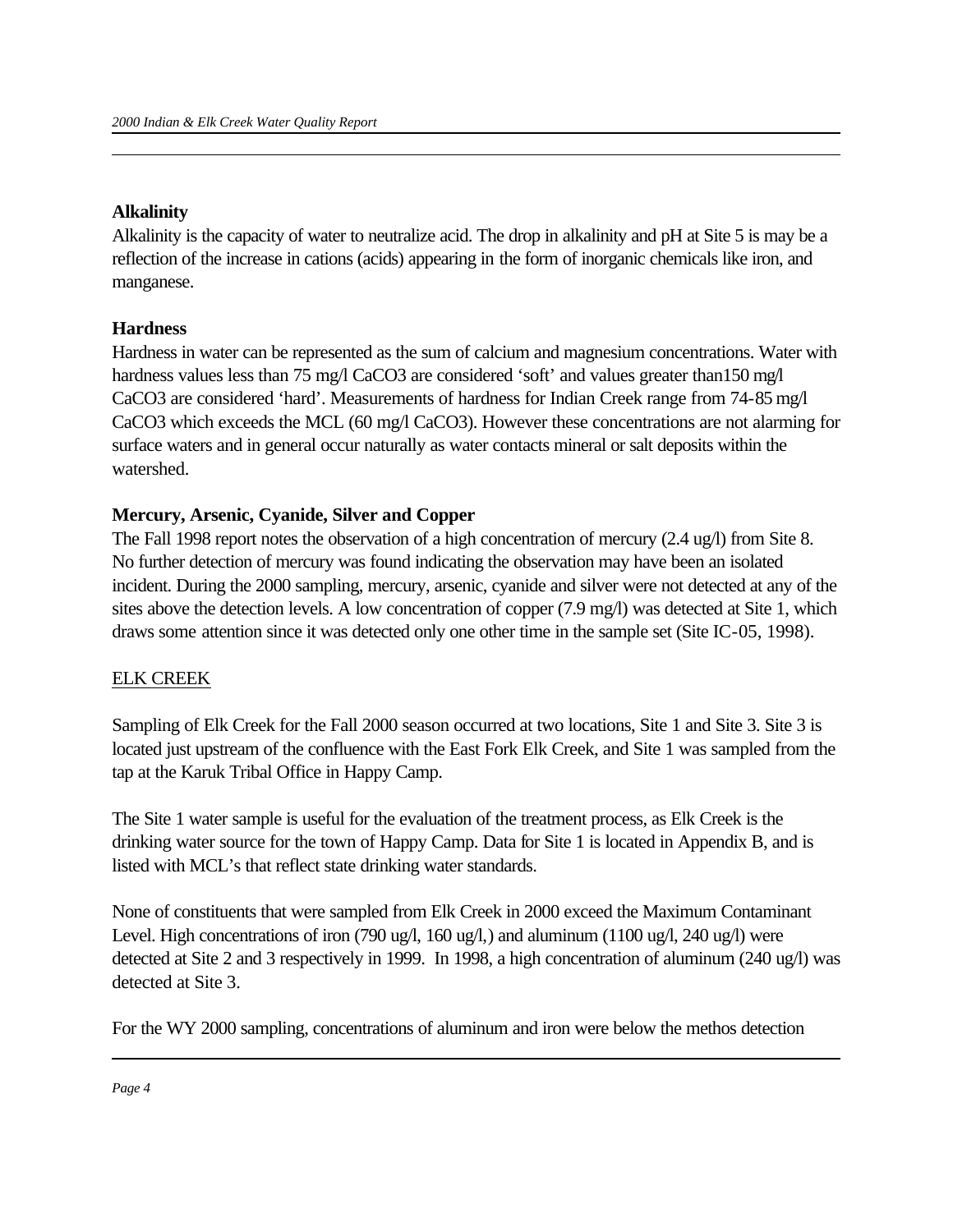limits. Site 2 was not re-sampled in 2000 and is on a different tributary of Elk Creek therefore data from these two events cannot be compared.

The samples taken at the Tribal Office in Happy Camp can be looked at sequentially, but do not yield much information without more specific details about the drinking water treatment process. One can, however, speculate about the performance of treatment by comparing with data from Site 2 and Site 3 since they represent surface water prior to the addition of treatment chemicals.

Concentration of copper was not detected in the surface water (Site EC-03) but increases to 88 ug/l and 37 ug/l when sampled from the tap. These values are still well below the Drinking Water MCL of 1000 ug/l. The increase is most likely due to corrosion occurring in older pipes within the distribution system. Looking at the concentrations through time copper has decreased in tap water, but these samples only represent a snapshot. Lead, which is sometimes associated with corroding pipe systems, was not detected in any of the tap water samples.

No concentrations of arsenic were detected during either sampling event on Elk Creek.

## SUMMARY

The Indian Creek Watershed Analysis (USFS, 1997) has identified two significant environmental pollution problems associated with mining operations, acid drainage and seepage of cyanide from mine tailings. The leachate stream from the abandoned Grey Eagle Mine enters Indian Creek just upstream of Site 5, and red/orange stained alluvium and bedrock is visible at this location. No cyanide or zinc was detected during the 2000 sampling events, and the decreases in iron, aluminum, manganese and nickel suggest that acidic leachate may not be polluting Indian Creek above Site 5. While this trend shows a great improvement in the quality of water in Indian Creek, it does not rule out the effects of pollution that may be occurring as a result of leachate or tail washings that are being discharged into adjacent watersheds.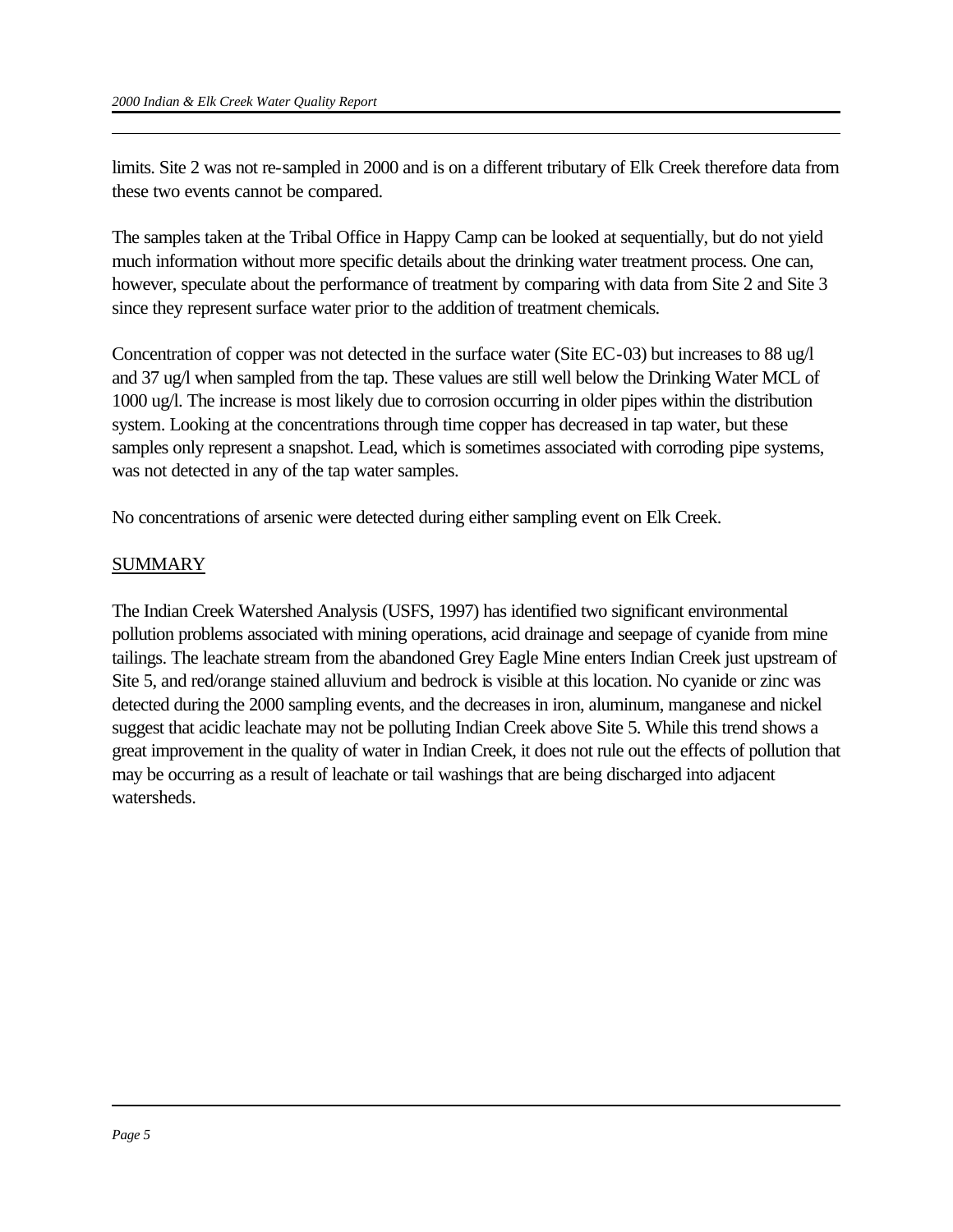

**Figure 1. Water Quality Monitoring Sites on Indian Creek.**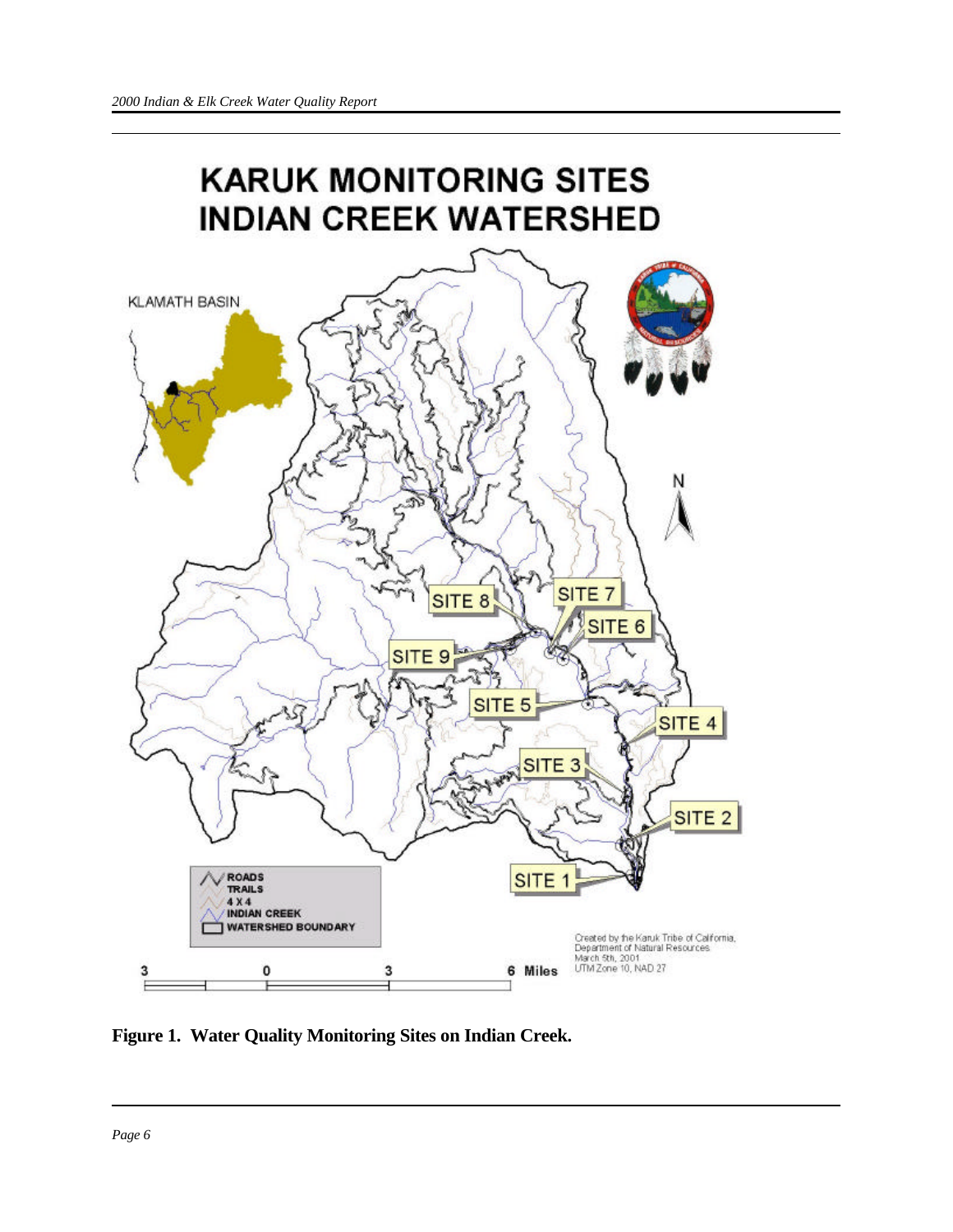

**Figure 2. Water Quality Monitoring Sites on Elk Creek**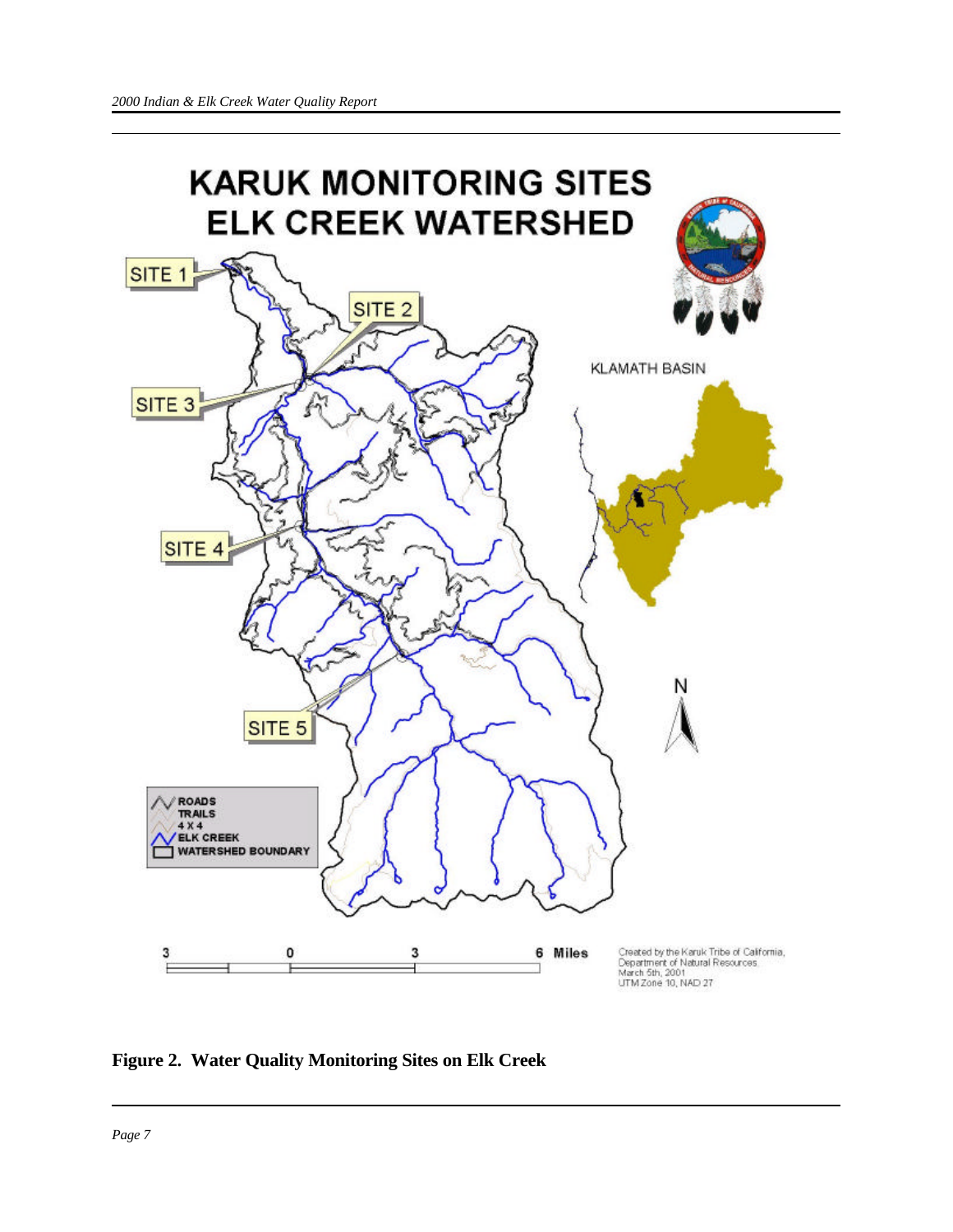

**Figure 3. Precipitation at Orleans from August 1, to October 31, 2000.**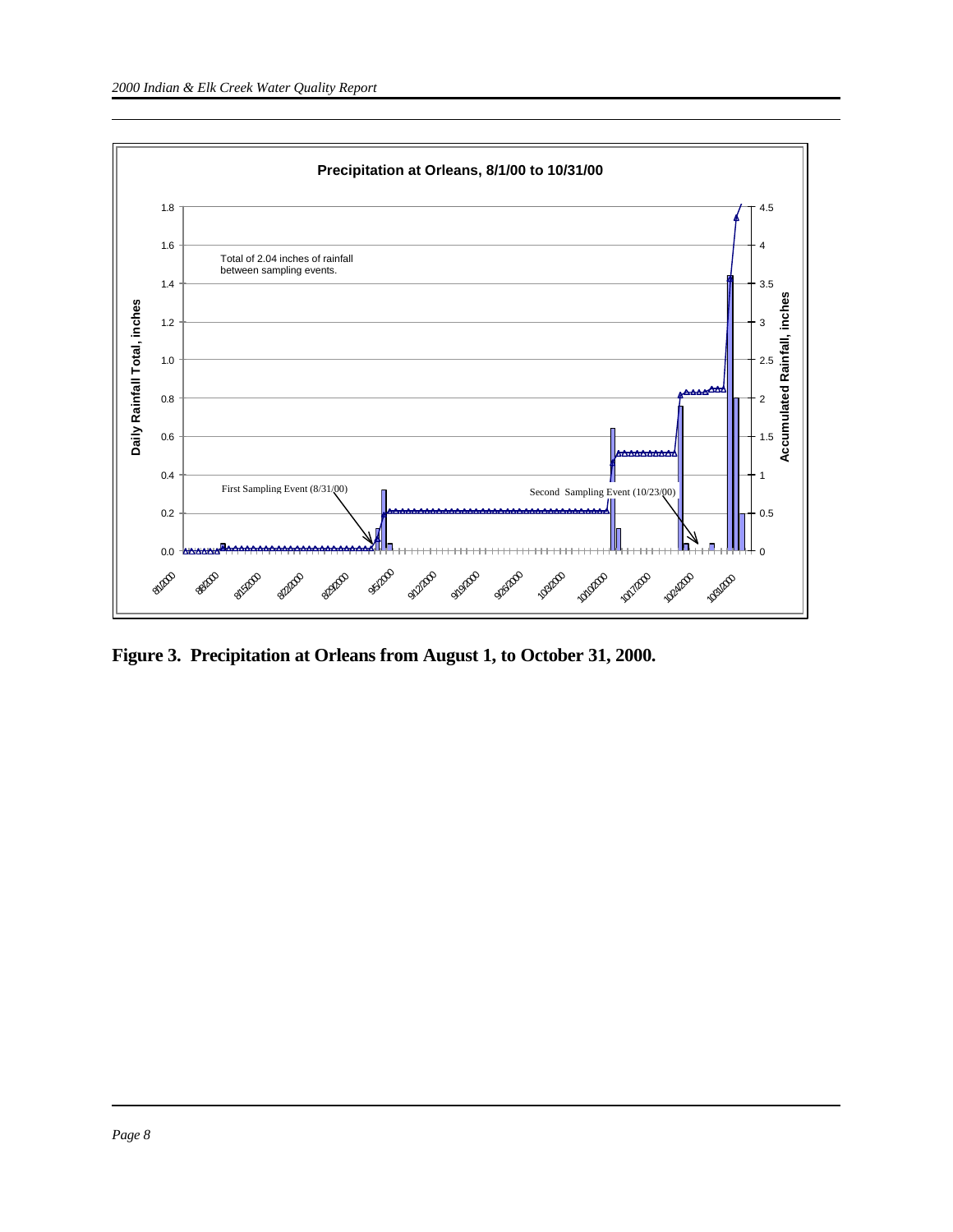

**Figure 4. Iron Concentration in Indian Creek at four monitoring sites from November 1998 to August 2000. The laboratory detection limit for iron is 15 ug/L.**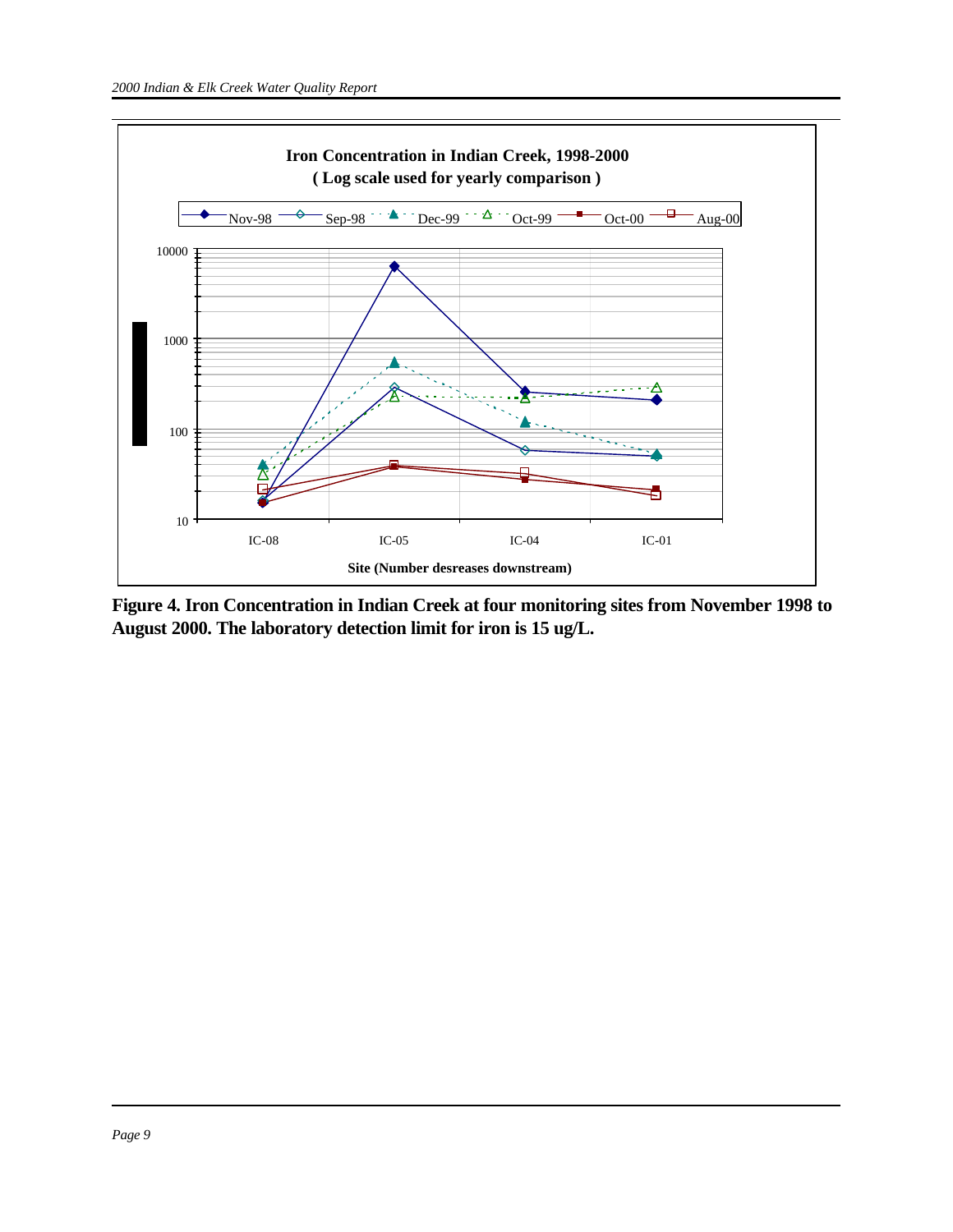# APPENDIX A KARUK WATER QUALITY MONITORING REPORT FOR FALL 2000

## Indian Creek Water Quality Data

- 1. August 2000
- 2. October 2000
- 3. Summary of Data: September / November 1998 October / December 1999 August / October 2000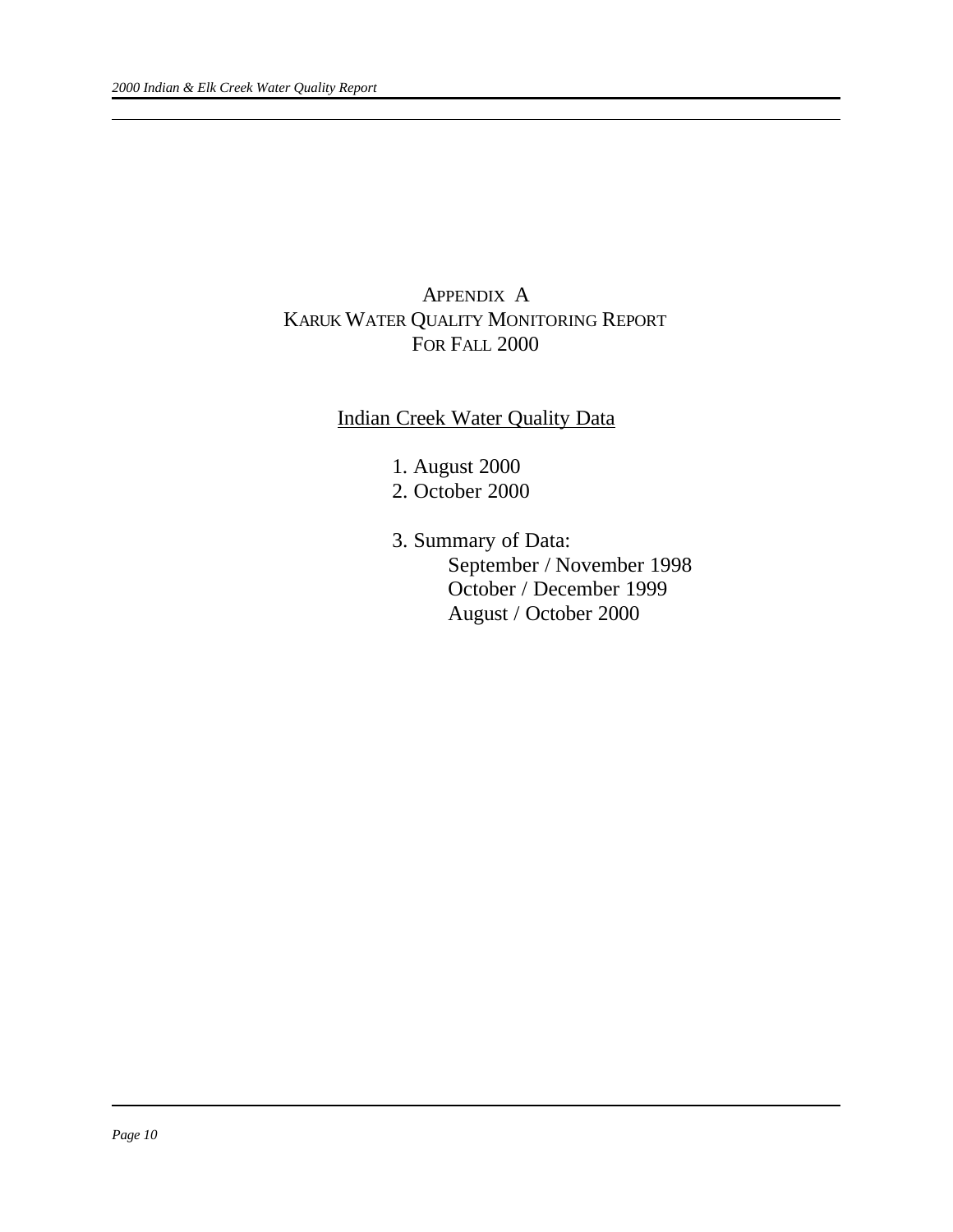# APPENDIX B KARUK WATER QUALITY MONITORING PLAN FOR FALL 2000

## Elk Creek Water Quality Data

- 1. August / October2000
- 2. Drinking Water Samples WY 2000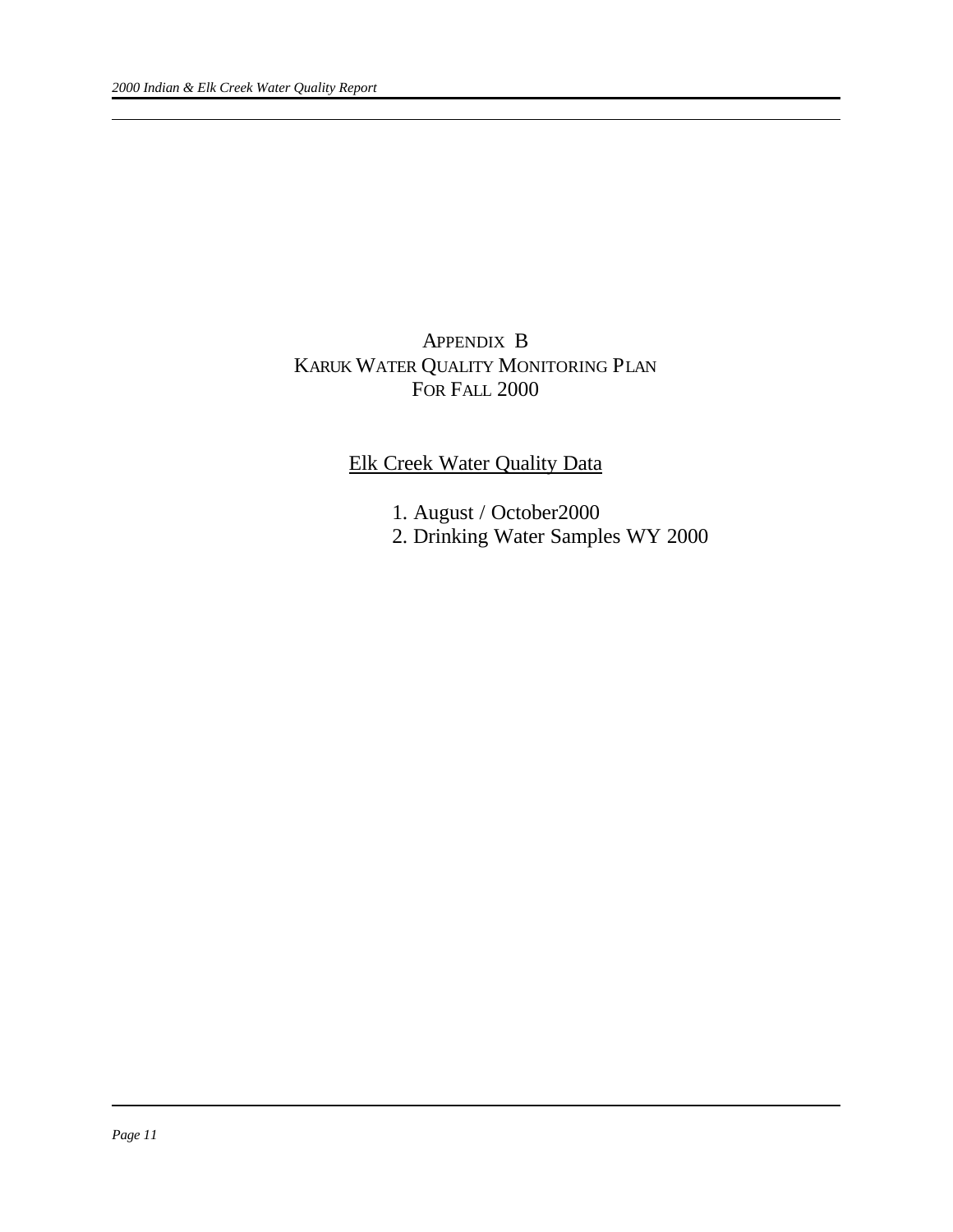## APPENDIX C KARUK WATER QUALITY MONITORING PLAN FOR FALL 2000

## Field Water Quality Data Sheets for Laboratory Samples

- 1. Indian Creek and Elk Creek August 2000
- 2. Indian Creek and Elk Creek October 2000